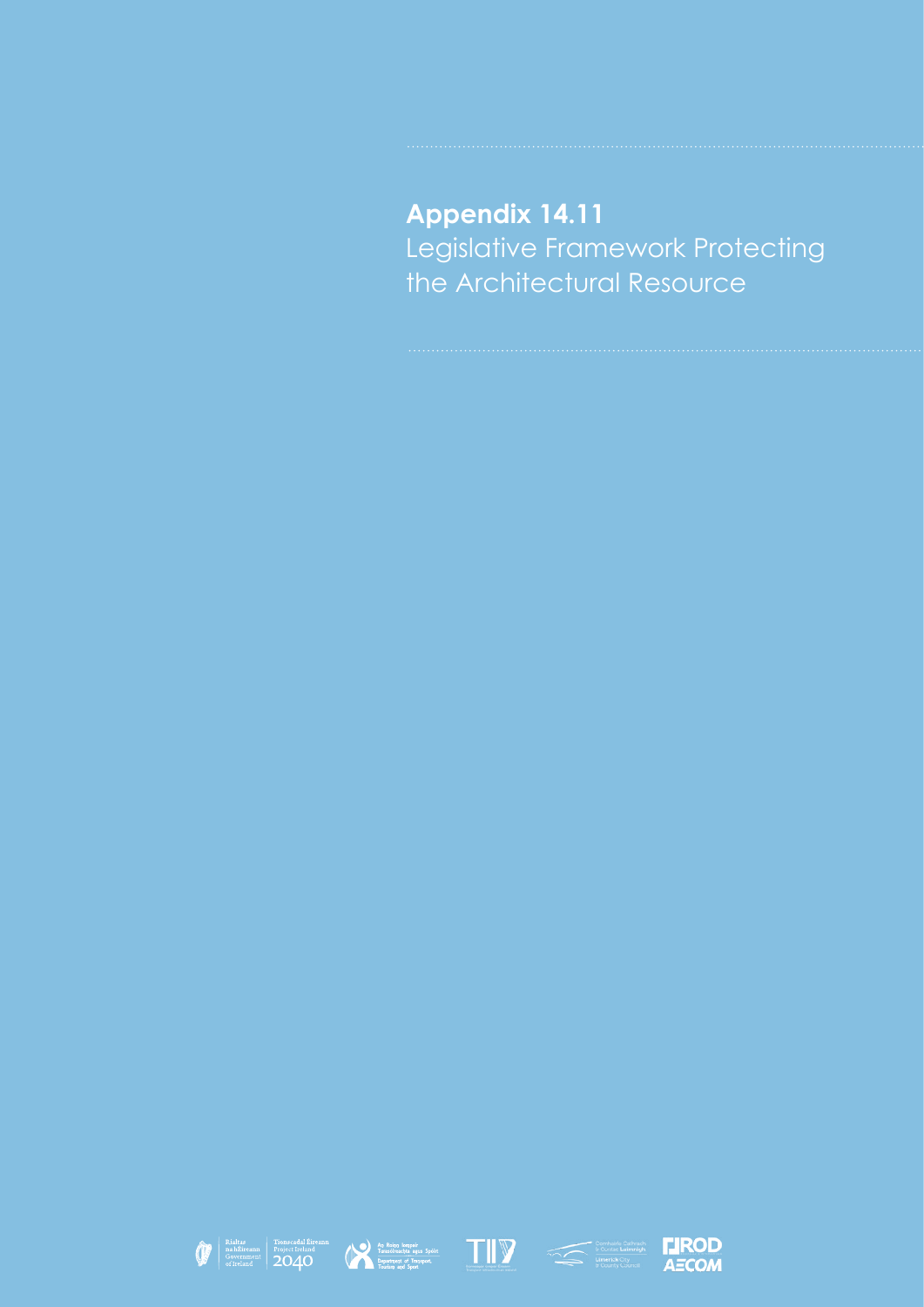# **APPENDIX 14.11 Legislative Framework Protecting the Architectural Resource**

The main laws protecting the built heritage are the Architectural Heritage (National Inventory) and National Monuments (Miscellaneous Provisions) Act 1999 and the Local Government (Planning and Development) Acts 1963-1999, which has now been superseded by the Planning and Development Act, 2000. The Architectural Heritage Act requires the Minister to establish a survey to identify, record and assess the architectural heritage of the country. The background to this legislation derives from Article 2 of the 1985 Convention for the Protection of Architectural Heritage (Granada Convention). This states that:

For the purpose of precise identification of the monuments, groups of structures and sites to be protected, each member state will undertake to maintain inventories of that architectural heritage.

The National Inventory of Architectural Heritage (NIAH) was established in 1990 to fulfil Ireland's obligation under the Granada Convention, through the establishment and maintenance of a central record, documenting and evaluating the architecture of Ireland (NIAH Handbook 2005:2). As inclusion in the inventory does not provide statutory protection, the survey information is used in conjunction with the Architectural Heritage Protection Guidelines for Planning Authorities to advise local authorities on compilation of a Record of Protected Structures as required by the Planning and Development Act, 2000.

# **Protection under the Record of Protected Structures and County Development Plan**

Structures of architectural, cultural, social, scientific, historical, technical or archaeological interest can be protected under the Planning and Development Act, 2000, where the conditions relating to the protection of the architectural heritage are set out in Part IV of the act. This act superseded the Local Government (Planning and Development) Act, 1999, and came into force on 1st January 2000.

The act provides for the inclusion of Protected Structures into the planning authorities' development plans and sets out statutory regulations regarding works affecting such structures. Under new legislation, no distinction is made between buildings formerly classified under development plans as List 1 and List 2. Such buildings are now all regarded as 'Protected Structures' and enjoy equal statutory protection. Under the act the entire structure is protected, including a structure's interior, exterior, attendant grounds and also any structures within the attendant grounds.

The act defines a Protected Structure as (a) a structure, or (b) a specified part of a structure which is included in a Record of Protected Structures (RPS), and, where that record so indicates, includes any specified feature which is in the attendant grounds of the structure and which would not otherwise be included in this definition. Protection of the structure, or part thereof, includes conservation, preservation, and improvement compatible with maintaining its character and interest. Part IV of the act deals with architectural heritage, and Section 57 deals specifically with works affecting the character of Protected Structures or proposed Protected Structures and states that no works should materially affect the character of the structure or any element of the structure that contributes to its special architectural, historical, archaeological, artistic, cultural, scientific, social or technical interest. The act does not provide specific criteria for assigning a special interest to a structure. However, the National Inventory of Architectural Heritage (NIAH) offers guidelines to its field workers as to how to designate a building with a special interest, which are not mutually exclusive. This offers guidance by example rather than by definition: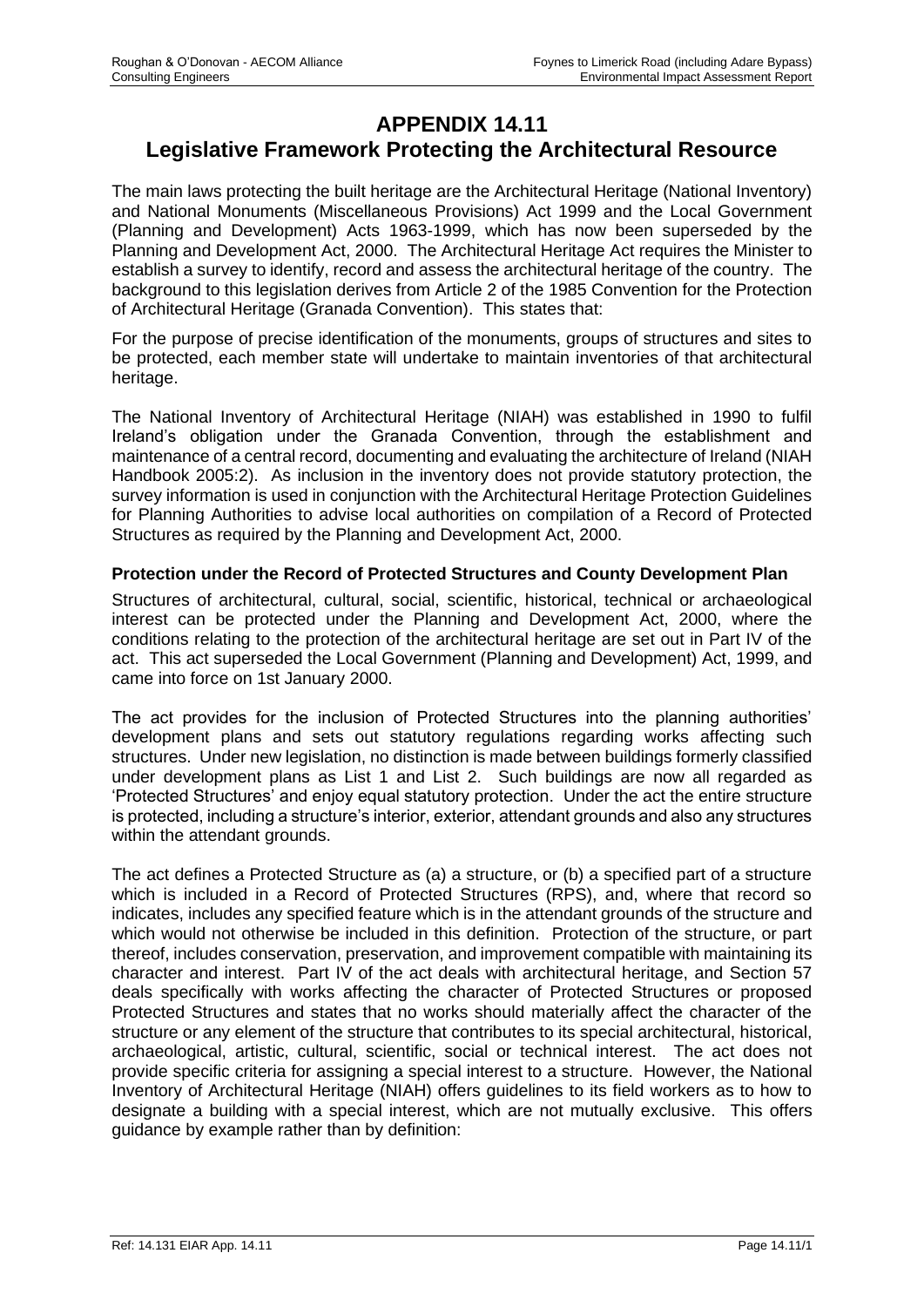# *Archaeological*

It is to be noted that the NIAH is biased towards post-1700 structures. Structures that have archaeological features may be recorded, providing the archaeological features are incorporated within post-1700 elements. Industrial fabric is considered to have technical significance, and should only be attributed archaeological significance if the structure has pre-1700 features.

# *Architectural*

A structure may be considered of special architectural interest under the following criteria:

- A generally agreed exemplar of good quality architectural design
- The work of a known and distinguished architect, engineer, designer, craftsman
- An exemplar of a building type, plan-form, style or styles of any period but also the harmonious interrelationship of differing styles within one structure
- A structure which makes a positive contribution to a setting, such as a streetscape or a group of structures in an urban area, or the landscape in a rural area
- A structure with an interior that is well designed, rich in decoration, complex or spatially pleasing.
- Well-designed decorative features, externally and/or internally

#### *Historical*

A structure may be considered of special historical interest under the following criteria:

- A significant historical event associated with the structure
- An association with a significant historical figure
- Has a known interesting and/or unusual change of use, e.g. a former workhouse now in use as a hotel
- A memorial to a historical event
- Historical interest can be attributed where light is thrown on the character of a past age by virtue of the structure's design, plan, original use, materials or location
- A structure may be a memorial to a past event
- Some fixtures and features may survive, for example in consistory courts and courts of law, that are important evidence of former liturgical or legal practice and may have special historical interest for that reason.
- Some unusual structures may have historical or socio-historical interest, for example, early electricity substations, 'Emergency' era military pillboxes or sentry-boxes. Although not yet of popular heritage significance, such structures can nonetheless have special historical and social interest.
- Special historical interest may exist because of the rarity of a structure. Either few structures of an identifiable type were built at a particular time, or few have survived. In either case, the extant structure may be one of the few representative examples of its time that still exists in the national, regional or local area.

#### *Technical*

A structure may be considered of special technical interest under the following criteria:

- It displays structural or engineering innovation evidenced in its design or construction techniques such as the use of cast- or wrought-iron prefabrication or an early use of concrete;
- It is the work of a known and distinguished engineer;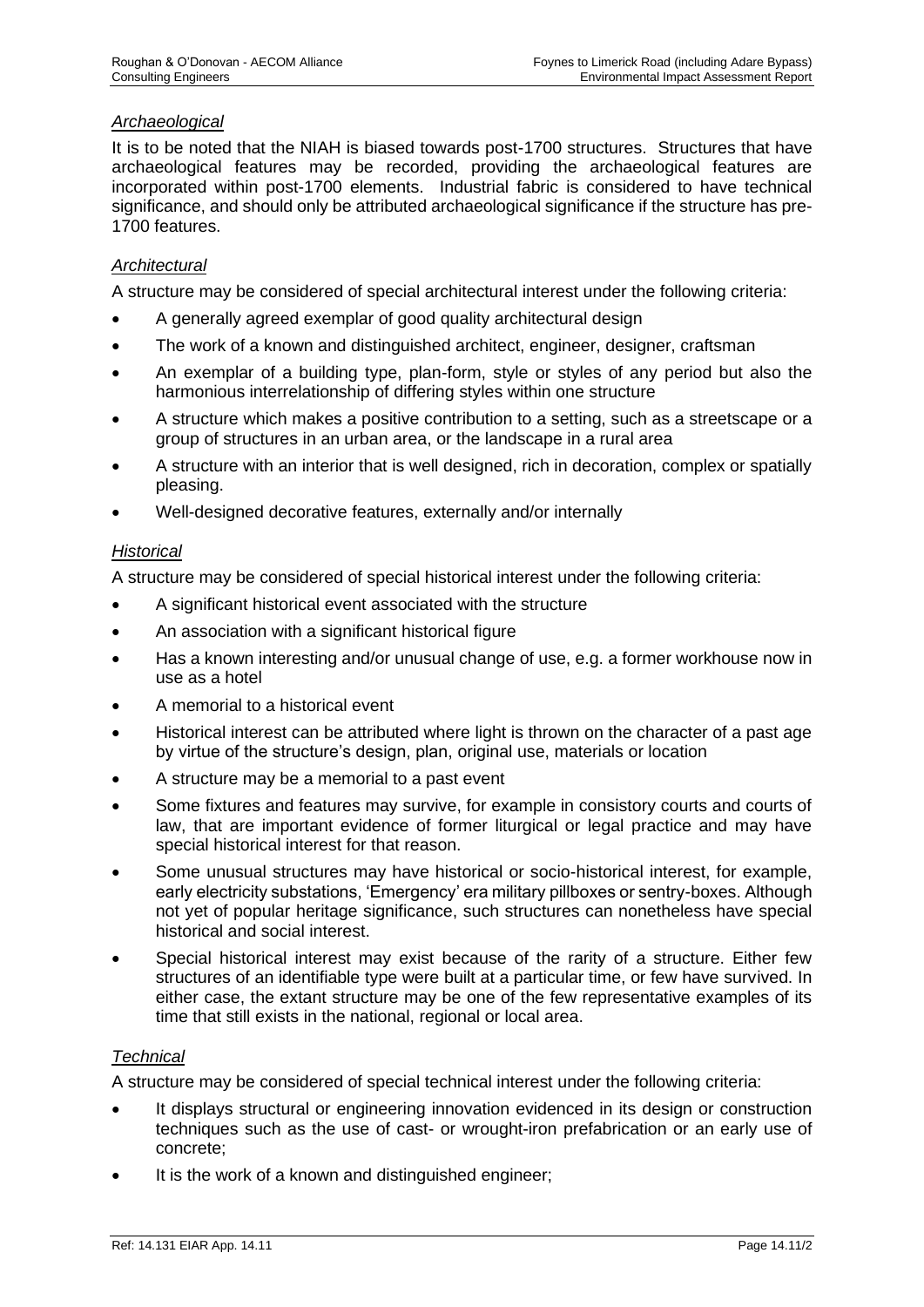- It is an exemplar of engineering design practice of its time. For example, a bridge may be a masonry arch, an iron suspension or a concrete span;
- It displays technically unusual or innovative construction or cladding materials, such as early examples of glazed curtain walling, prefabricated concrete plank cladding or Coade stone;
- Contains innovative mechanical fixtures, machinery or plant or industrial heritage artefacts that describe the character of production processes. The specifically industrial aspect of some sites like mill buildings, mill-ponds, tailings or derelict mines can often have a technical heritage value;

Purely special technical interest can be ascribed to the innovative engineering qualities of a structure, as distinct from the building's appropriateness for use, or its appearance or form.

# *Cultural*

A structure may be considered of special cultural interest under the following criteria:

- Those structures to which the Granada Convention refers as 'more modest works of the past that have acquired cultural significance with the passing of time';
- Structures that have literary or cinematic associations, particularly those that have a strong recognition value;

Other structures that illustrate the development of society, such as early schoolhouses, library buildings, swimming baths or printworks. If these associations are not related to specific aspects of the physical fabric of a structure, consideration could be given to noting them by a tourism plaque or other such device.

# *Scientific*

A structure may be considered of special scientific interest under the following criteria:

- The results of scientific research may be seen in the execution of the structure;
- The materials used in the structure may have the potential to contribute to scientific research, for example extinct pollen or plant species preserved in the base layers of ancient thatch roofs;

The structure may be associated with scientific research that has left its mark on the place, such as early Ordnance Survey benchmarks carved into stonework.

#### *Social*

A structure may be considered of special social interest under the following criteria:

- The fixtures and features that testify to community involvement in the creation of a structure, or have a spatial form or layout indicating community involvement in the use of a structure, could include such elements as memorials, statues or stained-glass panels.
- A structure may display vernacular traditions of construction and may be set in a group or area which illustrates the social organisation of the inhabitants. Most obviously this would include thatched cottages. In vernacular buildings, elements of the plan-form (for example, direct-entry, lobby-entry, doors opposite one another, bed outshots etc), as well as the roofing material of otherwise ordinary structures may be distinctive and have special social interest.
- Types of decoration may have artistic as well as social interest, such as shell houses or the local manifestation of exuberant or astylar stucco decoration where it is particular to a town or region.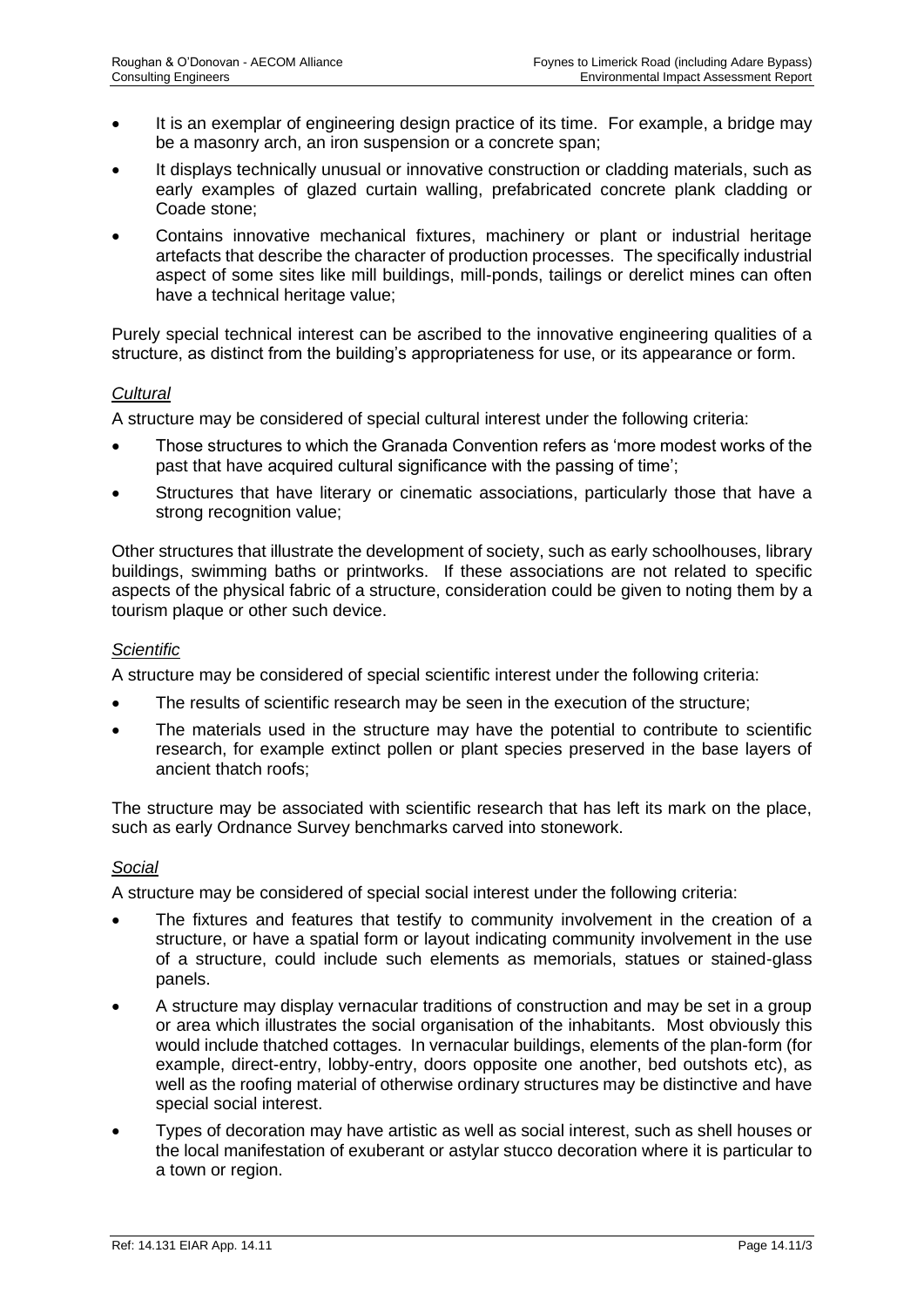A social interest could also be attributed to structures illustrating the social philosophy of a past age, as in the case of philanthropic housing developments. Structures which illustrate a particular lifestyle or social condition, for example holy wells, are to be found in many parts of the country. Care must be taken to ensure that there is sufficient physical fabric to such places for them to be defined as 'structures'.

# *Artistic*

A structure may be considered of special artistic interest under the following criteria:

- Examples of good craftsmanship;
- Decoratively carved statuary or sculpture that is part of an architectural composition;
- Decoratively-carved timber or ceramic-tiled shopfronts;
- Ornate plasterwork ceilings;
- Decorative wrought-iron gates:
- Religious art in a place of public worship such as the Stations of the Cross or stainedglass windows;
- Fixtures and fittings such as carved fireplaces, staircases or light-fittings;
- Funerary monuments within a graveyard;

The relationship of materials to each other and to the totality of the building in which they are situated, if these have been designed as an ensemble (From the NIAH Handbook 2017 pages  $14-19$ ).

The Local Authority has the power to order conservation and restoration works to be undertaken by the owner of the protected structure if it considers the building to be in need of repair. Similarly, an owner or developer must make a written request to the Local Authority to carry out any works on a protected structure and its environs, which will be reviewed within three months of application. Failure to do so may result in prosecution.

The Limerick County Development Plan 2010 – 2016 (as extended) has a number of Objectives in relation to Architectural Heritage:

#### *Objective EH O31: General Protection of Structures*

It is the objective of the Council to:

- a) seek the protection of all structures (or, where appropriate, parts of structures) within the County, which are of special architectural, historical, archaeological, artistic, cultural, scientific, social or technical interest and listed in the Record of Protected Structures. The record will continue to be developed on an ongoing basis, as resources permit, in accordance with the criteria laid down in the Architectural Heritage Protection Guidelines for Planning Authorities.
- b) As resources permit, determine the extent of the curtilage of protected structures.

#### *Objective EH O32: Promotion of Conservation of Protected Structures*

It is the objective of the Council to promote the benefits of protecting structures and the positive effects that conserving the architectural heritage has in areas of economic activity such as tourism. To this end the Planning Authority will continue to develop, publish and distribute comprehensive advisory manuals, booklets and leaflets to all property owners of Protected Structures and structures within Architectural Conservation Areas advising them of the opportunities available to them as the owners of such properties.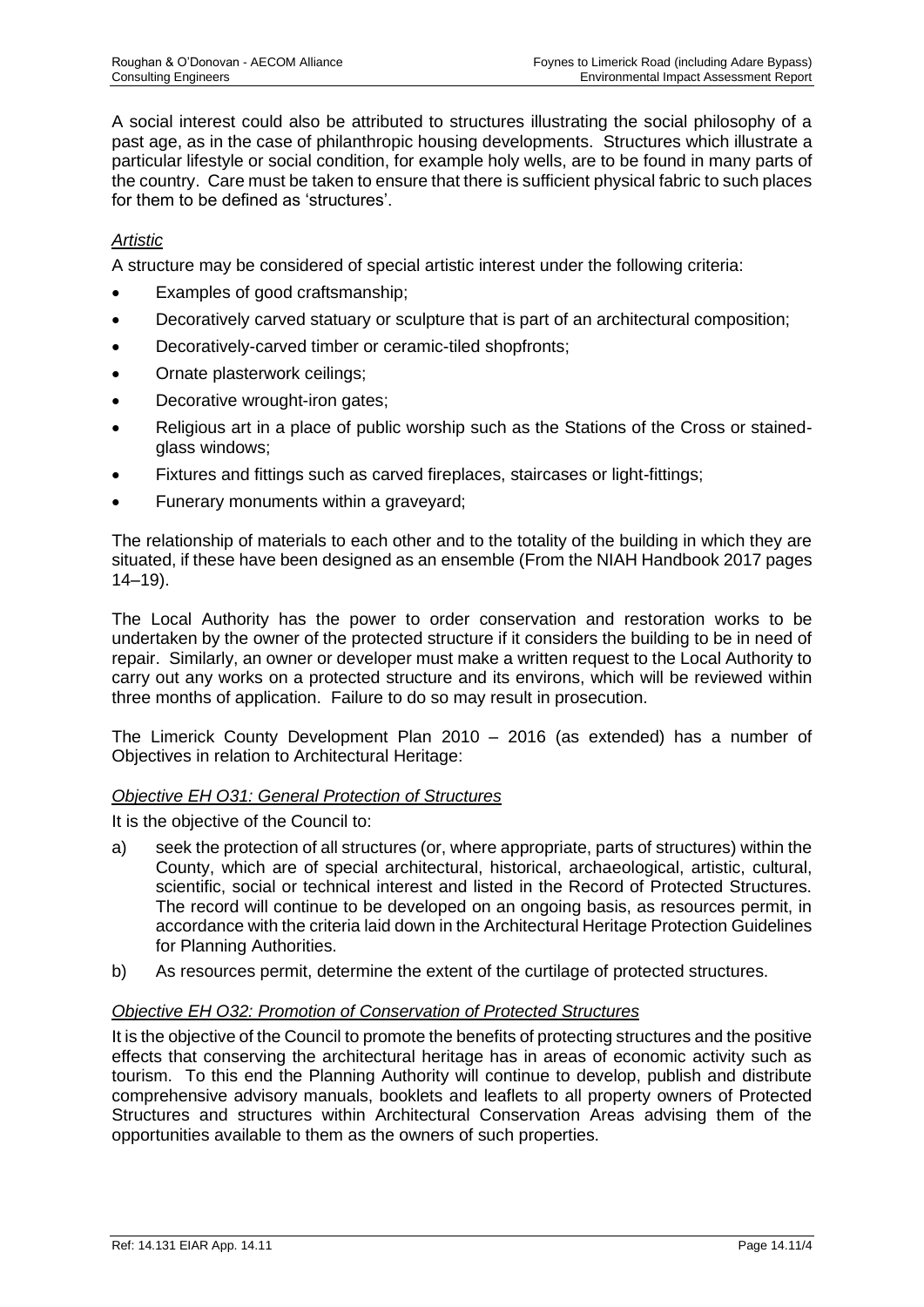# *Objective EH O33: Re-use of Protected Structures*

It is the objective of the Council to encourage the re-use of protected structures while recognising that such an objective will require adaptation and modifications of the building, including the construction of extensions. However, the Planning Authority will require the maintenance of essential architectural character, retention of features of special interest and respect for the structure's fabric, plan, form and setting. The development of, or on, a protected structure which would have a significant adverse impact upon its character will not be permitted. Developments in proximity to a protected structure, which would seriously affect its character, amenity, or setting will not normally be permitted.

#### *Objective EH O34: Establishment of Architectural Conservation Areas*

- a) It is the objective of the Council to identify places of special architectural, historical, archaeological, artistic, cultural, scientific, social or technical interest and to define them as Architectural Conservation Areas. Additional Architectural Conservation Areas may be identified and included during the lifetime of the Plan.
- b) It is an objective of the Council, during the life time of the Development Plan, to undertake a detailed survey and appraisal of all Architectural Conservation Areas designated under the Development Plan, where appropriate. A set of both general and site specific policies, objectives and guidelines will then be formulated for each Architectural Conservation Area. These measures will be adopted as a means of ensuring the continued preservation, protection and enhancement of the special character of our Architectural Conservation Areas.

#### *Objective EH O35: Protection of Architectural Conservation Areas*

- a) The Planning Authority will seek to protect buildings of merit that demonstrate past design or construction practices within an Architectural Conservation Area as this can damage the integrity of an area.
- b) Conservation, restoration and reconstruction is the preferred approach in Architectural Conservation Areas.
- c) The Planning Authority will not permit insensitive developments that compromise the character or integrity of Architectural Conservation Areas and will seek to have largescale developments respect the morphology and layout of a town or village.
- d) Development proposals on sites in the vicinity of an Architectural Conservation Area will only be permitted where it can clearly be demonstrated that the development will not materially affect the special character or the integrity of the area, its amenity and setting. The special character of an area includes its traditional building stock and material finishes, spaces, streetscape, landscape and setting.

#### *Objective EH O36: Historic Gardens, Designed Landscapes and their associated Non Structural Elements*

To protect important non-structural elements of the built heritage associated with a Protected Structure such as historic gardens and parkland, and curtilage and demesnes features such as hedgerows and terracing, individual trees and shelterbelts, copses and woodland, as well as walls and ha- has, the areas they occupy and in their vicinity will be defined as Architectural Conservation Areas. Additional Architectural Conservation Areas of this type may be identified and included during the lifetime of the Plan. The Planning Authority will not permit insensitive developments that compromise the character of such Architectural Conservation Areas. Development proposals on sites in the vicinity of an Architectural Conservation Area will only be permitted where it can clearly be demonstrated that the development will not materially affect the character, integrity, amenity and setting of the Area.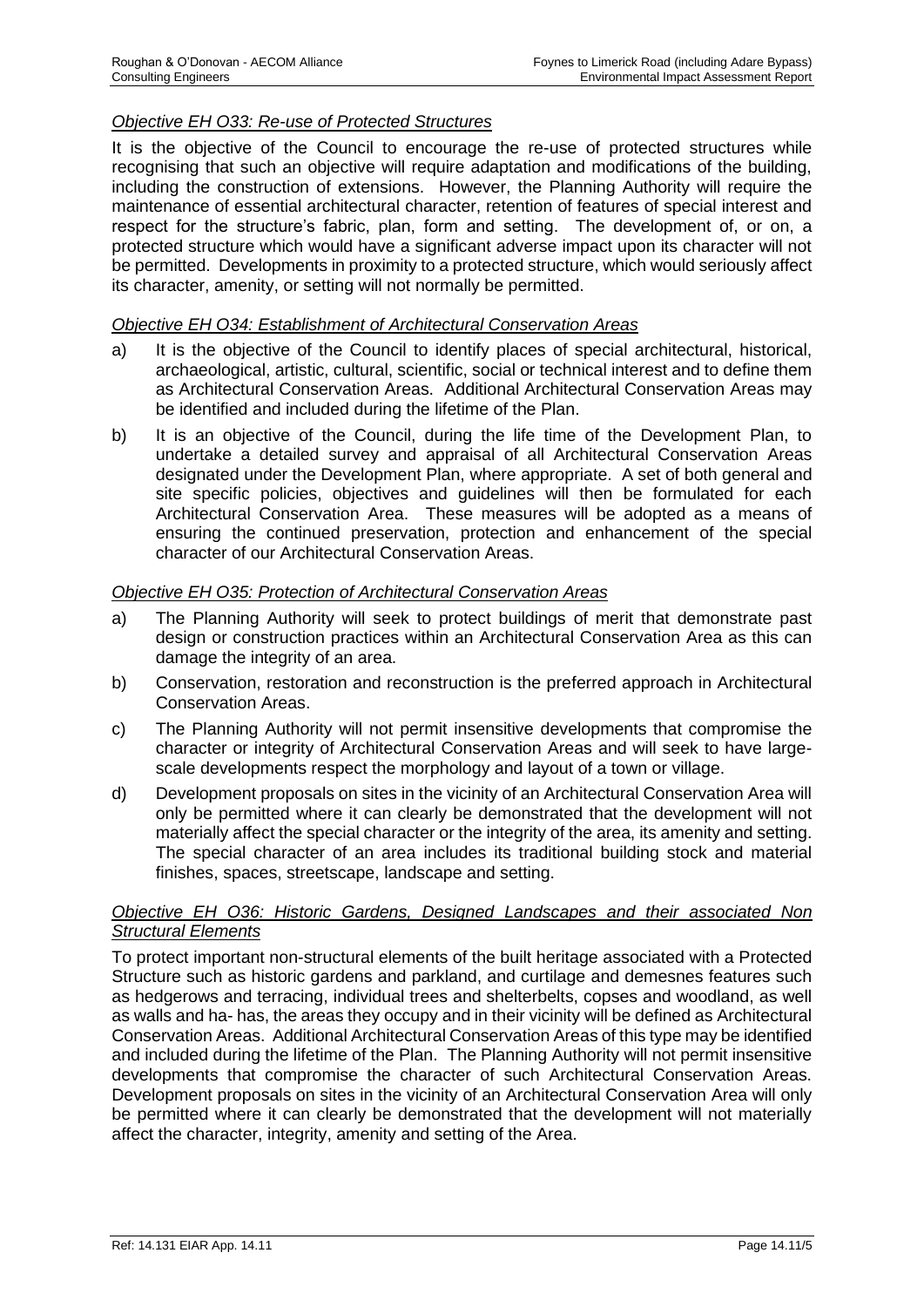# *Objective EH O37: General Protection of Architectural Streetscapes*

It is the objective of the Council to protect the character of the medieval towns, post medieval features and 18th – 19th streetscapes in the County having due regard to their architectural character, plot pattern and street patterns when assessing planning applications for development.

# **Askeaton Local Area Plan (2015 – 2021)**

#### *Objective EH 2: Protected Structures*

It is the objective of the Council to protect structures entered onto the Record of protected structures or listed to be entered onto the Record and to encourage their appropriate re-use and restoration. The Council shall resist;

- a) Demolition of protected structures, in whole or in part;
- b) Removal or modification of features of architectural importance;
- c) Development that would adversely affect the setting of the protected structure.

#### **Rathkeale Local Area Plan (2012 – 2018, extended until 2022)**

#### *Objective EH 2: Protected Structures*

It is the objective of the Council to protect structures entered onto the Record of protected structures or listed to be entered onto the Record and to encourage their appropriate re-use and restoration. The Council shall resist;

- a) Demolition of protected structures, in whole or in part;
- b) Removal or modification of features of architectural importance;
- c) Development that would adversely affect the setting of the protected structure.

# *Adare Local Area Plan (2015 – 2021)*

#### *Objective EH 1: Thatched Structures*

It is the objective of the Council to protect and retain the thatched structures while recognising that such an objective may require the adaptation and modifications of the thatched structures, including the construction of extensions. The Planning Authority will require the maintenance of their essential architectural character, retention of features of special interest and respect for the structure's fabric, plan, form and setting. Any development to the thatched structures which would have a significant adverse impact upon their character will not be permitted.

#### *Objective EH 2: Architectural Conservation Area (ACA)*

It is the objective of the Council to protect, conserve and where appropriate, enhance the ACA as identified in Map 4.

Proposals for development within the ACA shall;

- a) Reflect and respect the scale and form of existing structures within the ACA in proportioning, overall scale and use of materials and finishes, particularly with reference to the street frontages and seek to contribute to or enhance the character and streetscape of the ACA;
- b) Seek to retain/incorporate/replicate exterior features which contribute or enhance the character and streetscape of the ACA such as shop fronts, sash windows, gutters and down pipes, decorative plasterwork etc;
- c) Ensure priority is given to the pedestrian, to inclusive access, and to facilitating the improvement of the quality of the public realm.